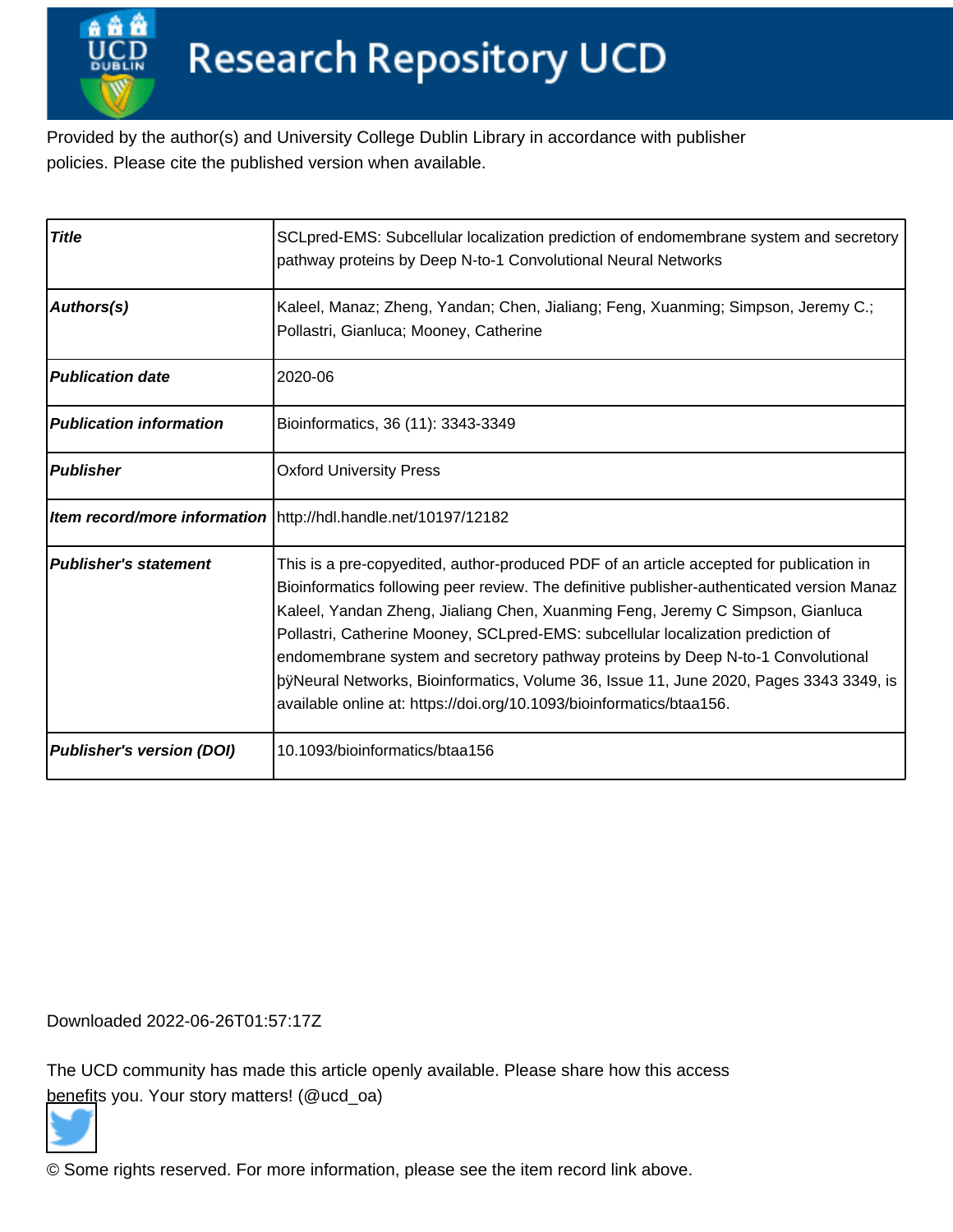*Bioinformatics* doi.10.1093/bioinformatics/xxxxxx Advance Access Publication Date: Day Month Year Manuscript Category

Subject Section

✐

✐

✐

✐

# **SCLpred-EMS: subcellular localization prediction of endomembrane system and secretory pathway proteins by Deep N-to-1 Convolutional Neural Networks**

**Manaz Kaleel 1,2, Zheng Yandan<sup>3</sup> , Chen Jialiang<sup>3</sup> , Feng Xuanming<sup>3</sup> , Jeremy C. Simpson4,5, Gianluca Pollastri 1,2 and Catherine Mooney 1,3**<sup>∗</sup>

<sup>1</sup> School of Computer Science, University College Dublin, Dublin, Ireland

<sup>2</sup>UCD Institute for Discovery, University College Dublin, Dublin, Ireland

<sup>3</sup> Beijing-Dublin International College, Beijing University of Technology, Chaoyang, China

 ${}^{4}$ Conway Institute of Biomolecular and Biomedical Research, University College Dublin, Dublin, Ireland

<sup>5</sup> School of Biology and Environmental Science, University College Dublin, Dublin, Ireland.

<sup>∗</sup>To whom correspondence should be addressed.

Associate Editor: XXXXXXX

Received on XXXXX; revised on XXXXX; accepted on XXXXX

# **Abstract**

**Motivation:** The subcellular location of a protein can provide useful information for protein function prediction and drug design. Experimentally determining the subcellular location of a protein is an expensive and time-consuming task. Therefore, various computer-based tools have been developed, mostly using machine learning algorithms, to predict the subcellular location of proteins.

**Results:** Here, we present a neural network based algorithm for protein subcellular location prediction. We introduce SCLpred-EMS a subcellular localization predictor powered by an ensemble of Deep N-to-1 Convolutional Neural Networks. SCLpred-EMS predicts the subcellular location of a protein into two classes, the endomembrane system and secretory pathway versus all others, with an MCC of 0.75-0.86 outperforming the other state-of-the-art web servers we tested.

**Availability:** SCLpred-EMS is freely available for academic users at http://distilldeep.ucd.ie/SCLpred2/ **Contact:** catherine.mooney@ucd.ie

**Supplementary information:** Supplementary data are available at *Bioinformatics* online.

# **1 Introduction**

The subcellular location of proteins is considered crucial information for biological and medical research (Schwikowski *et al.*, 2000; Rajendran *et al.*, 2010; Kawai *et al.*, 1992). This biological and medical significance of protein subcellular location is due to the fact that protein location affects or determines protein interactions, accessibility to drug molecules, the potential for vaccines and countless other applications. Even though experimental protein subcellular location determination has significantly progressed in the last two decades, experimental methods are still expensive and time-consuming. As an alternative to experimental methods,

in recent decades, computational prediction of protein subcellular location has been particularly active (Pierleoni *et al.*, 2006, 2011a,b; Yu *et al.*, 2014; Savojardo *et al.*, 2015, 2018).

The availability of accurately annotated large protein subcellular location databases such as UniProt (UniProt Consortium, 2019) makes this an attractive problem for machine learning algorithms. In the past fifteen years, most of the predictors of protein subcellular localization have been based on machine learning algorithms, from support vector machines (SVM) (Yu *et al.*, 2006) to Deep Neural Networks (Armenteros *et al.*, 2017). Even though many protein subcellular location prediction systems were introduced in the recent past, we found that the performance of these systems deteriorates considerably when an increasing level of homology reduction is introduced into their testing sets. This suggests that

© The Author 2019. Published by Oxford University Press. All rights reserved. For permissions, please e-mail: journals.permissions@oup.com **1**

**OXFORD** 

✐

✐

✐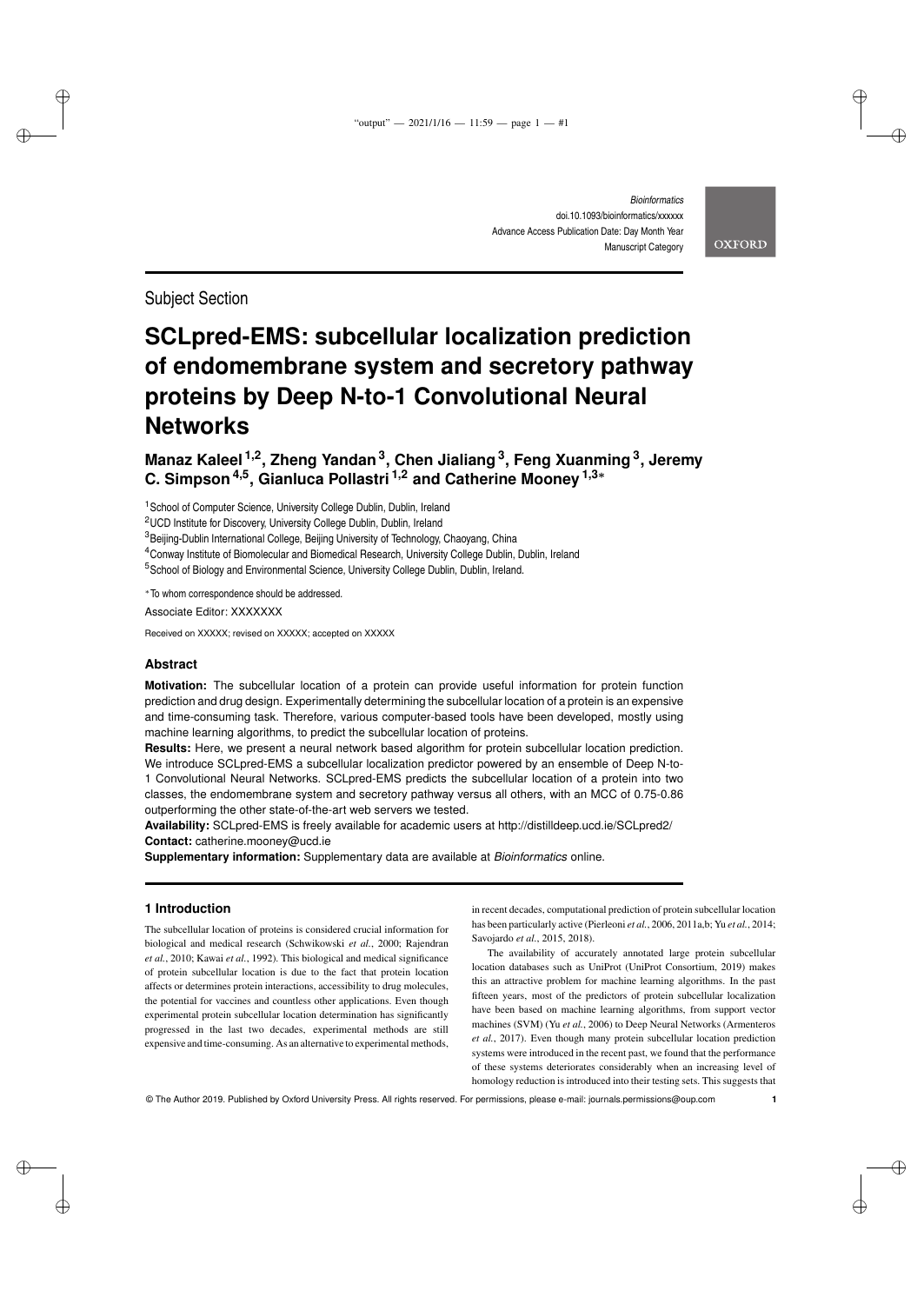✐

✐

✐

✐

#### "output" —  $2021/1/16 - 11:59$  — page  $2 - 42$

Plastid

Nucleus<sup>4</sup>

✐

✐

✐

✐

the machine learning models predicting subcellular localization require stricter homology reduction to genuinely learn how to generalise.

#### **2 Approach**

Here we introduce SCLpred-EMS, an *ab-inito* protein subcellular location predictor powered by an ensemble of Deep N-to-1 Convolutional Neural Networks. The system was trained on a recent UniProt Knowledgebase (UniProtKB/Swiss-Prot) release 2019\_06 (UniProt Consortium, 2019) and the results were measured in five-fold cross-validation. SCLpred-EMS predicts eukaryotic proteins into two classes, the endomembrane system and secretory pathway (EMS) versus all others, from the amino acid sequence. We employed a novel homology reduction protocol for stricter homology reduction and used an in lab encoding scheme (Kaleel *et al.*, 2019) that has led to significant performance improvements in similar predictive tasks. We comprehensively benchmarked SCLpred-EMS against other freely available state-of-the-art web servers published in the last five years and compatible for recasting the predicted classes into EMS versus others. We used a strict independent test set of 216 sequences and a less strict independent test set of 593 proteins for benchmarking. We show that SCLpred-EMS compares favourably with other stateof-the-art predictors on these sets. All of the predictors benchmarked use some form of machine learning in the core of the prediction algorithm. The benchmarked predictors and their prediction algorithms are: DeepLoc (Armenteros *et al.*, 2017) which uses a combination of convolutional neural networks (CNN), bidirectional long short term memory (LSTM), attention mechanism and hierarchical tree sorting pathways; LocTree3 (Goldberg *et al.*, 2014) which employs SVM and homology; and SCL-Epred (Mooney *et al.*, 2013) which employs an N-to-1 neural network.

# **3 Methods**

# 3.1 Datasets

All eukaryotic entries were downloaded from the UniProt Knowledgebase (UniProtKB/Swiss-Prot) release 2019\_06 (UniProt Consortium, 2019) – 189,818 proteins from 7,859 species. Approximately half of these proteins came from three species: Homo sapiens (Human), Mus musculus (Mouse) and Arabidopsis thaliana (Mouse-ear cress). 154,743 of these proteins were labelled with a subcellular location; we removed any proteins that were not supported by published experimental evidence (ECO code ECO:0000269), leaving 28,430 proteins. This set was split into two groups: the endomembrane system and secretory pathway; and "other" as shown in Figure 1. 3,531 proteins that had annotations which could not unambiguously be assigned to either EMS or "other" were removed. For example, proteins labelled as "Nuclear Envelope" could arguably be either EMS or "other", proteins that did not have subcellular location information other than "single-pass" or "multi-pass membrane", or proteins with subcellular location information for both EMS and "other" locations. Finally, 10,223 sequences remained in the EMS class and 14,676 in the "other" class.

This set of proteins was further reduced by removing any protein that was less than 30 amino acids or greater than 10,000 amino acids in length. The resulting set was then internally redundancy reduced, removing sequences so that no two sequences were more than 80% similar to each other leaving 20,722 sequences. A subset of sequences that were added to UniprotKB after 2016 was set aside in the 80% Independent Test Set (ITS-80). The remaining 19,579 sequences after removal of the ITS-80 became the Train-80 and were divided into five parts. These five parts were used to form five folds that are used for five-fold cross-validation.



Fig. 1: Mapping of localization classes into EMS and other.

Non-FMS FMS

For each of the five-fold subdivisions, one of the five parts was assigned as the test set, a second part was assigned as validation set and the remaining three parts were combined to create the training set. The rest of the folds were formed by repeating the same procedure (See Figure 2). Table 1 shows the number of proteins in each fold. In the resulting folds, the validation set was redundancy reduced with respect to the test set using BLAST (Altschul *et al.*, 1997) with an e-value of 0.001. Then the test and validation sets were internally redundancy reduced using BLAST with an e-value of 0.001. Finally, the test set and validation sets were redundancy reduced with respect to their corresponding training set using BLAST with an e-value of 0.001.



Fig. 2: Figure showing the redundancy reduction process. (RR: Redundancy Reduction; WRT: With Respect To.)

Two subsets of ITS-80 were used to benchmark other available web servers. The ITS-80 set was internally redundancy reduced and redundancy reduced to less than 30% sequence identity with respect to Train-80 leaving 593 sequences. We call the resulting set the ITS. We then created a second "strict" set by internally redundancy reducing the ITS-80 set using BLAST with an e-value of 0.001, and then redundancy reducing it with respect to Train-80 using BLAST with an e-value of 0.001, leaving 216 sequences.

**2** *Kaleel et al.*

plasmic Reticulun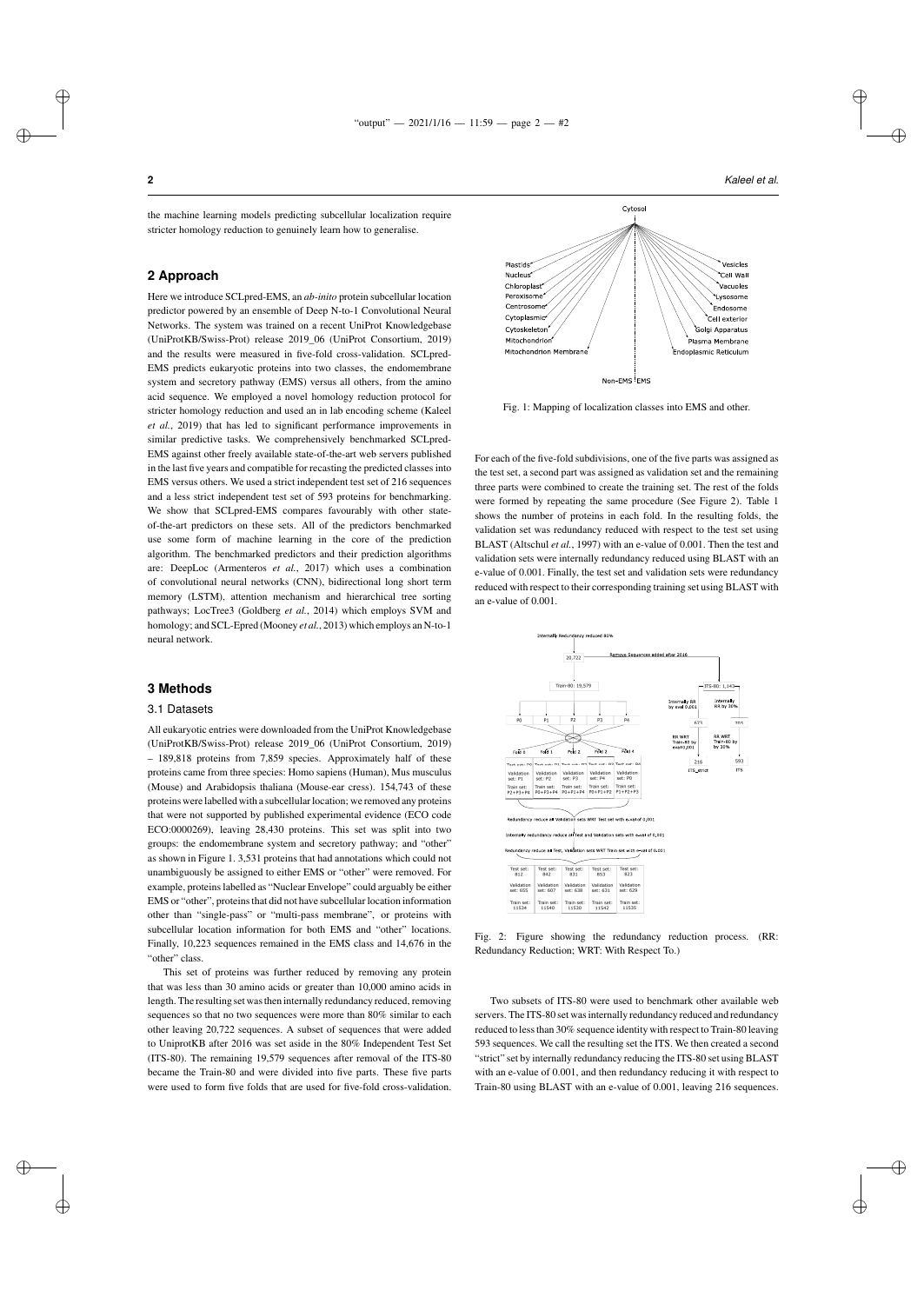*SCLpred-EMS* **3**

✐

✐

✐

✐

| Train             |     |              | Test Validation Total EMS EMS % of total |
|-------------------|-----|--------------|------------------------------------------|
| Fold 0 11,534 812 | 655 | 13.001 4.661 | 36%                                      |
| Fold 1 11.540 842 | 607 | 12.989 4.662 | 36%                                      |
| Fold 2 11.530 831 | 638 | 12.999 4.643 | 36%                                      |
| Fold 3 11.542 853 | 631 | 13.026 4.674 | 36%                                      |
| Fold 4 11,535 823 | 629 | 12.987 4.660 | 36%                                      |
|                   |     |              |                                          |

Table 1. Table showing the number of protein sequences in each fold, the number and the percentage of sequences in the EMS (positive) class.

|            |     |     | Sequences EMS EMS % of total |
|------------|-----|-----|------------------------------|
| ITS        | 593 | 236 | 40%                          |
| ITS strict | 216 | 110 | 51%                          |

Table 2. Table showing the number of protein sequences in the ITS and ITS\_strict datasets the number and the percentage of sequences in the EMS (positive) class.

We call this set ITS\_strict. Table 2 shows the number of proteins belonging to each class in ITS and ITS\_strict.

This rather complex strategy of redundancy reduction ensures that there is minimal similarity between the sequences in the test and validation set with respect to each other and to the training set (e-value  $\leq 0.001$ ). However, it allows for a larger training set with sequences with up to 80% sequence identity within the training dataset. Furthermore, the two independent test set have been redundancy reduced with respect to the training set to  $\leq 30\%$  sequence identity or e-value  $\leq 0.001$  ensuring that these two set are indeed independent of the training set. Although, reducing redundancy on the entire set of proteins at the beginning of the procedure would be more straight forward this would have resulted in a much smaller training set.

#### 3.2 Alignments and data encoding

We generated alignments of multiple homologous sequences (MSA) for all datasets used in SCLpred-EMS by iterating PSI-BLAST (Altschul *et al.*, 1997) for three rounds with an e-value of 0.001 against the June 2016 version of UniRef90 (UniProt Consortium, 2019). These alignments are encoded into MSA profiles by calculating frequencies of residues and gaps. The frequencies of the amino acid present in the original sequence were then "clipped" to 1, similarly to (Kaleel *et al.*, 2019; Torrisi *et al.*, 2019) where each amino acid is represented by a vector of 22 number frequencies of an amino acid type from the list of homologous sequences.

### 3.3 Predictive architecture

In this work, we tested configurations of Deep Convolutional N-to-1 neural networks of various depths and width during preliminary experiments. Deep Convolutional N-to-1 Neural Network are composed of an input kernel mapping a window of amino acids into a feature vector followed by a stack of hidden convolutional kernels followed by an average pooling unit over the whole sequence, and a final fully connected network (Figure 3). The input kernel learns a non-linear function  $I$  from a window of amino acids  $\hat{i}c_i$  at position  $i$  and predicts an intermediate state vector  $\hat{i}s_i$ at position i.

$$
\hat{i}s_i = I(\hat{ic}_i) \n\hat{ic}_i = (i - c, ..., i, ..., i + c)
$$



Fig. 3: Deep N-to-1 Convolutional architecture.

Each hidden convolutional kernel learns a non-linear function  $H^k$  at hidden layer k from a window of intermediate states  $\hat{hc}_j^k$  at position j and predicts an intermediate state vector  $hs_i^k$  at position *i*.

$$
hs_i^k = H^k(\hat{hc}_j^k)
$$
  

$$
\hat{hc}_j^k = (j - \gamma, ..., j, ..., j + \gamma)
$$

The output vectors  $hs_p^l$  of the last hidden kernel at each position p are averaged element wise into a single vector  $\hat{v}$ . A fully connected network predicts the final subcellular location cls of each protein from the final vector  $\hat{v}$ . The fully connected network learns a non-linear function  $O$ .

 $cls = O(\hat{v})$ 

✐

✐

✐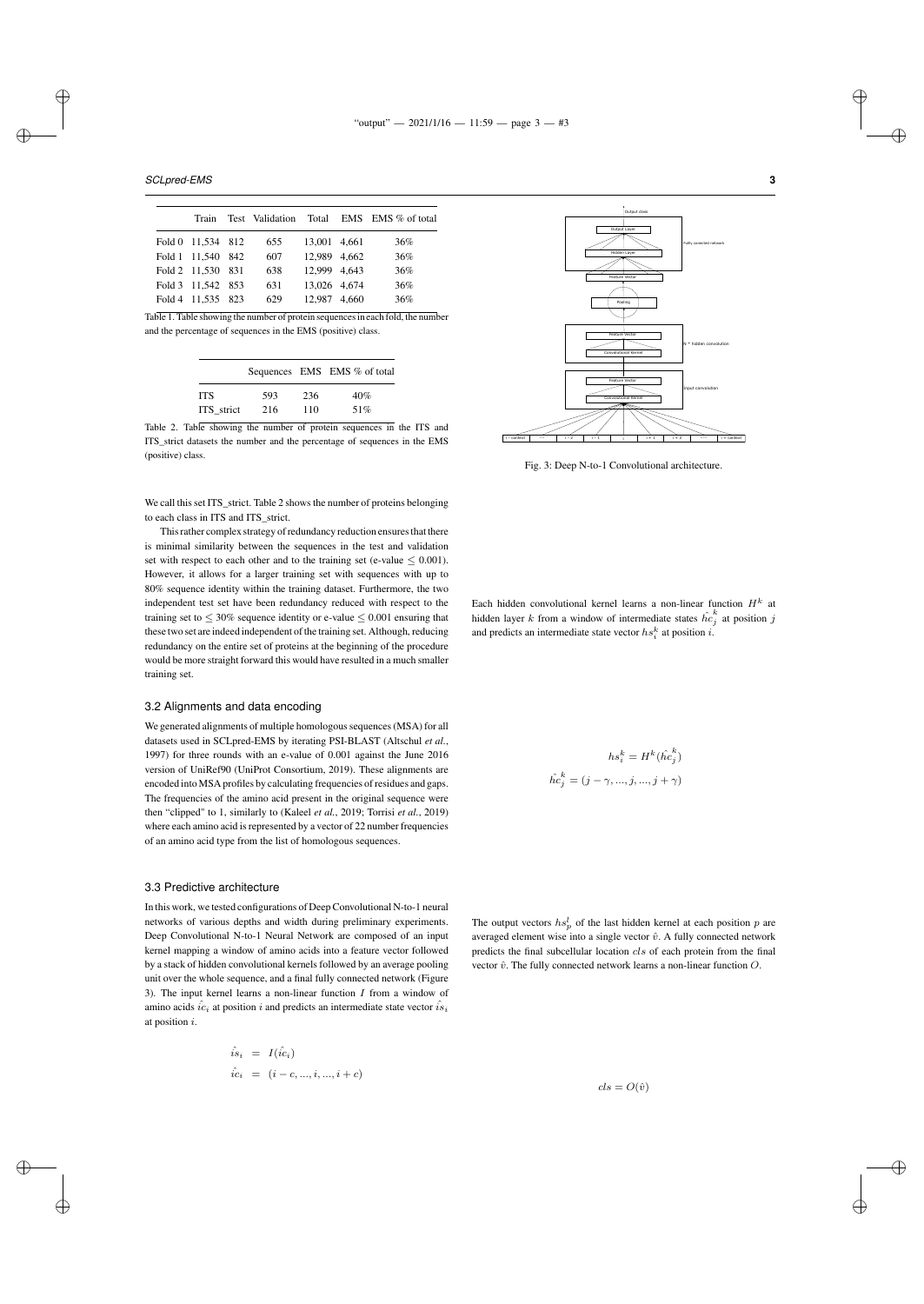| Predictor                         | EMS                   | Other           |
|-----------------------------------|-----------------------|-----------------|
| $DeepLoc-1.0$                     | Extracellular         | Nuclear         |
| (Armenteros <i>et al.</i> , 2017) | Golgi apparatus       | Cytoplasm       |
|                                   | Cell membrane         | Mitochondrial   |
|                                   | Lysosome/Vacuole      | <b>Plastids</b> |
|                                   | Endoplasmic reticulum | Peroxisome      |
| LocTree3                          | Secreted              | Mitochondrion   |
| (Goldberg et al., 2014)           | Plasma membrane       | <b>Nucleus</b>  |
|                                   | Endoplasmic reticulum | Chloroplast     |
|                                   | Golgi apparatus       | Cytoplasm       |
| SCL-Epred                         | Secretory             | Other           |
| (Mooney et al., 2013)             | Membrane              |                 |

Table 3. Classes predicted by other available web servers re-classified as EMS/Other.

It should be noted that in our implementation, unlike standard Convolutional Neural Networks, all convolutional kernels and the final fully connected network are implemented by feed-forward neural networks with one hidden layer. That is, each convolutional kernel has two layers, and can be seen as a proper (1-layered) kernel followed by a non-linearity, followed by a further kernel of size 1 and a further non-linearity. In all cases we use sigmoidal non-linearities on the model's internal units, rather than rectified linear units. We found both the use of deeper convolutional stages and sigmoidal units to be beneficial in preliminary tests. The resulting architecture has a minimum of three internal (hidden) layers when no hidden-to-hidden convolutional kernel is present, while an architecture with k hidden-to-hidden kernels contains  $3 + k$  hidden layers in total.

# 3.4 Training and ensembling

The models trained are stacks of two 2-layered convolutional layers followed by average pooling and a 2-layered fully connected network, with five inner layers in total containing roughly 2,000 weights and taking in all motifs of 21 residues. In preliminary testing, we observed a marked increase in performances for an increase in motif size up to 21, followed by a gentle degradation thereafter. We also observed modest performance improvements when increasing the depth of the stack up to five-seven inner layers, provided the total number of weights was kept approximately constant, and a slow degradation for deeper stacks. The models are trained in five-fold cross-validation. For each fold, the five models with the highest Matthews correlation coefficient (MCC) for the validation set were used in the final system. The five-fold cross-validation performance was assessed using the MCC for the test set for each fold. The final system tested on the ITS and ITS strict sets is the ensemble of all 25 models selected from the five cross-validation folds.

# 3.4.1 Comparison to other predictors

We used the ITS and ITS\_strict sets to benchmark SCLpred-EMS against other available subcellular localization predictors. Servers that were published in the last five years and are compatible with SCLpred-EMS class classification were benchmarked against SCLpred-EMS (see Figure 1). The predicted classes of the benchmarking servers were re-cast into EMS versus other as necessary (see Table 3). All the benchmarked predictors were run through their web-server interfaces.

#### 3.4.2 Evaluating performance

To evaluate the performance of SCLpred-EMS against other state-of-theart predictors we measure specificity (Spec), sensitivity (Sens), the false positive rate (FPR) and Matthews correlation coefficient (MCC) (Baldi





Fig. 4: ROC curve of SCLpred-EMS predictor performance (a) in five-fold cross-validation; (b) on the ITS; and (c) on the ITS\_strict.

*et al.*, 2000) as follows:

$$
Spec = 100 * \frac{TP}{TP + FP}
$$
  
\n
$$
Sens = 100 * \frac{TP}{TP + FN}
$$
  
\n
$$
FPR = 100 * \frac{FP}{FP + TN}
$$
  
\n
$$
MCC = \frac{TP \times TN - FP \times FN}{\sqrt{(TP + FP)(TP + FN)(TN + FP)(TN + FN)}}
$$

where:

- True positives (TP): the number of sequences predicted to be EMS that are observed in that class.
- False positives (FP): the number of sequences predicted to be EMS that are not observed in that class
- True negatives (TN): the number of sequences predicted to be "other" that are not observed in that class.
- False negatives (FN): the number of sequences predicted to be "other" that are observed in that class.

#### **4 Results**

For every protein, SCLpred-EMS predicts the probability (between 0 and 1) of that protein localising in the endomembrane system and the secretory pathway. The closer the predicted probability is to 1, the more confident SCLpred-EMS is in that prediction.

Initially, an extensive hyper-parameter search was run using the first fold of the dataset to find the optimal model (model selection). The hyper parameters were tuned based on the performance on the validation dataset. The final model contains an input kernel, a hidden kernel, an average pooling unit and, a fully connected network. The input kernel reads one amino acid at a time and compresses it into a 10 element vector. The hidden kernel reads a window of 31 of these compressed vectors (31 amino acids) and maps it into 10 element vectors. The average pooling unit compresses those 10 element vectors into a single vector with 10 elements for the whole protein sequence. Finally, the fully connected network reads the vector generated by the pooling unit and predicts the final results.

The five-fold cross-validation results for the training dataset, are shown in Table 4 and in Figure 4 as a Receiver Operating Characteristic (ROC) curve. The ROC curve is built by increasing between 0 and 1 the cutoff above which a protein is considered to be predicted as localising into the endomembrane system and the secretory pathway. The area under the curve (AUC) for the ITS is 0.91 while the AUC for the ITS\_strict is 0.95.

### 4.1 Benchmarking results

We benchmarked SCLpred-EMS against DeepLoc-1.0 (Armenteros *et al.*, 2017), LocTree3 (Goldberg *et al.*, 2014) and SCL-Epred (Mooney

✐

✐

✐

✐

✐

✐

✐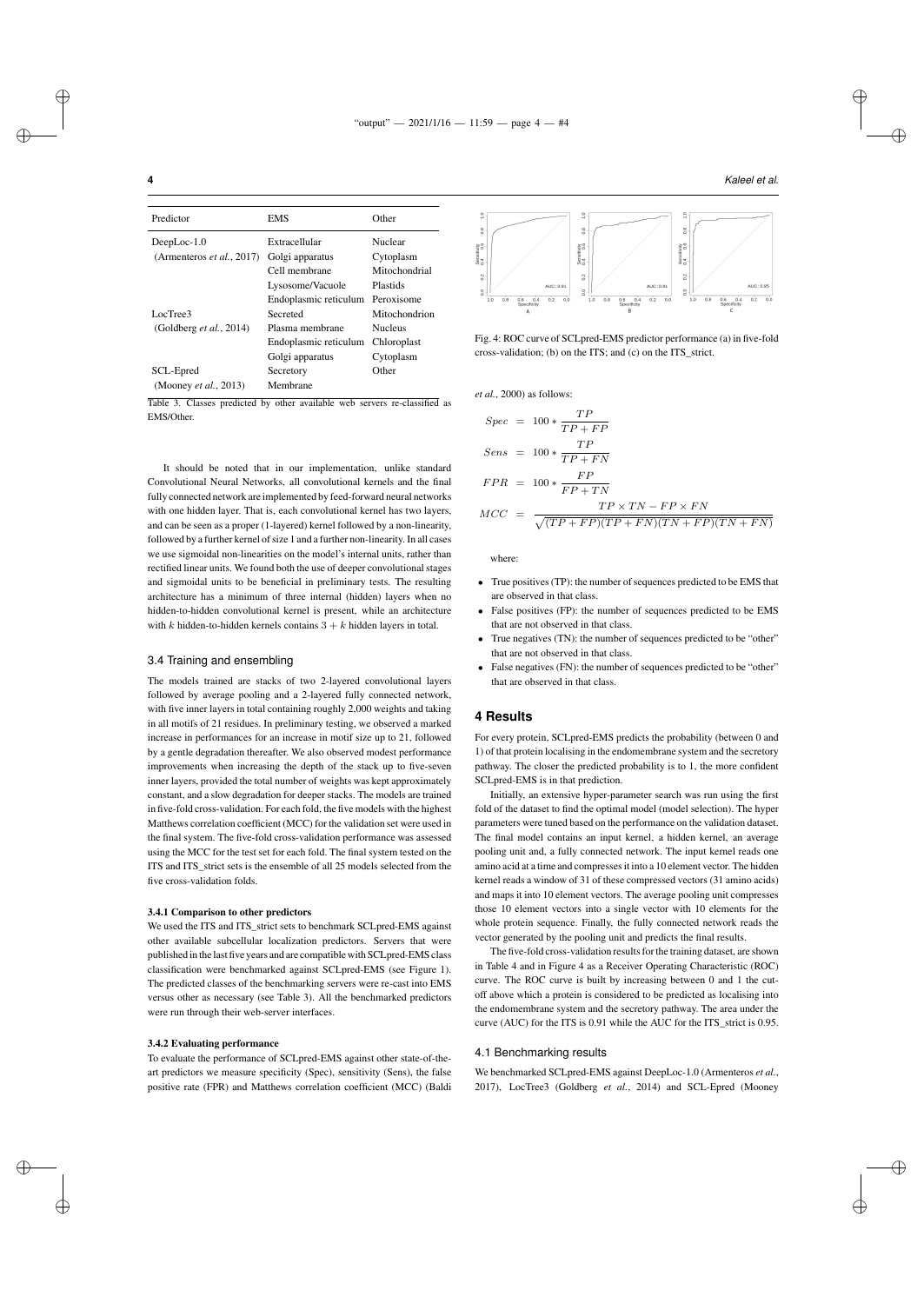*SCLpred-EMS* **5**

✐

✐

|                                   |  | MCC Spec Sen FPR       |
|-----------------------------------|--|------------------------|
| $5F-CV$                           |  | 0.75 88.96 77.55 4.84% |
| <b>TTS</b>                        |  | 0.82 96.00 81.36 2.24% |
| ITS strict 0.86 97.03 89.09 2.83% |  |                        |

Table 4. Performance of SCLpred-EMS in Five-fold cross-validation (5F-CV) and on the independent test set (ITS) and strict independent test set (ITS\_strict).

| <b>TTS</b>  |      |       |             |            |  |  |
|-------------|------|-------|-------------|------------|--|--|
|             | MCC  | Spec  | Sen         | <b>FPR</b> |  |  |
| SCLpred-EMS | 0.82 | 96.00 | 81.36       | 2.24       |  |  |
| DeepLoc     | 0.80 | 93.66 | 81.36       | 3.64       |  |  |
| SCL-Epred   | 0.75 | 91.05 | - 77.54     | 5.04       |  |  |
| LocTree3    | 0.67 |       | 83.49 75.00 | 9.80       |  |  |
| ITS strict  |      |       |             |            |  |  |
|             | MCC  | Spec  | Sen         | <b>FPR</b> |  |  |
| SCLpred-EMS | 0.86 | 97.03 | 89.09       | 2.83       |  |  |
| DeepLoc     | 0.84 | 96.00 | 87.27       | 3.77       |  |  |
| SCL-Epred   | 0.78 | 93.81 | 82.73       | 5.66       |  |  |
| LocTree3    | 0.65 | 88.17 | 74.55       | 10.38      |  |  |

Table 5. Performance comparison of predictors on the ITS and ITS\_strict. Performance was evaluated with Matthews correlation coefficient (MCC), specificity (Spec), sensitivity (Sens) and the false positive rate (FRP). Note: We benchmarked against the accurate version of DeepLoc as opposed to the faster version. LocTree3 did not predict subcellular locations for 11 proteins in the ITS dataset.

*et al.*, 2013). Ideally we would have benchmarked SCLpred-EMS against DeepSig (Savojardo *et al.*, 2017) and SignalP 5.0 (Armenteros *et al.*, 2019) but, unfortunately, this is not possible. As not all transmembrane proteins actually have signal peptides they will potentially be predicted as "Other" by SignalP 5, but labelled as EMS in our dataset. Although DeepSig has a "transmembrane" output DeepSig only checks for transmembrane segments in the N-termini of the proteins. Again, proteins that lack signal peptides but have transmembrane segments in other parts of the sequence will be predicted as "Other" by DeepSig.

DeepLoc is trained on 13,858 protein sequences from the UniProt database, release 2016 04. LocTree3 is an improved version of LocTree2 (Goldberg *et al.*, 2012) that was developed on 2,240 sequences extracted from SWISS-PROT release 2011\_04. LocTree3 uses a redundancy reduced dataset from LocTree2 and tested with an additional three UniprotKB datasets releases between 2011\_04 and 2014. SCL-Epred used Swiss-Prot Release 2011\_02 to train and test the system.

The predicted locations of these servers are recast into EMS versus all others for benchmarking purposes. Table 3 shows the class division for recasting multi-location web servers into two classes. In these tests SCLpred-EMS outperforms all other predictors tested on both the ITS and ITS strict sets with an MCC of 0.82 and 0.86, respectively (Table 5). While we observe generally higher MCC on the stricter dataset, this is likely due to the strict dataset being more balanced.

#### **5 Web-Server**

✐

✐

SCLpred-EMS has been implemented as a publicly available web server. The user can submit a list of protein sequences in FASTA format, and SCLpred-EMS predicts the probability that each of these proteins will localise in the endomembrane system and secretory pathway versus all other locations. "Confidence" shows the level of confidence in the prediction. SCLpred-EMS accepts multiple queries at the same time, processes the queries in the background and sends the results to the user via an optional email address if provided. A submission query of up to 64 kbytes can be sent per submission, which is approximately 200 average sized proteins. Larger queries can be broken down into 64 kbyte chunks, or a request can be sent to lift the limit on a one-off basis. A submission query may contain spaces, newlines and tabs as they will be ignored by the system. Only 1 letter amino acid code format is understood and characters not corresponding to any amino acid will be treated as "X". Unlike some other web servers, the results are sent in the order that they were submitted via an optional email rather than a web-link which expires after some time. SCLpred-EMS responses are sent in text format and the results of multiple sequences are sent in a single email/web page. The web server version of the results is updated incrementally (every 60 seconds) until the query is complete.

## **6 Discussion**

Recent advancements in protein subcellular localization prediction research have helped to shed light on protein interactions and subcellular location. Even though many protein subcellular localization predictors were introduced in the past fifteen years, protein subcellular location prediction still remains an unsolved problem due to the expensive and time consuming nature of experimental methods and the lack of universally reliable computational predictors.

In this work, we have introduced a new comprehensive dataset for training, testing and validation and two independent test sets. We have used a combination of pure sequence identity and BLAST e-values for stricter homology reduction. We have built a new predictor, SCLpred-EMS, based on deep Convolutional N-to-1 neural networks. This architecture has the ability to represent relatively lengthy sequence motifs while keeping the overall number of internal parameters small thereby minimising the risk of overfitting the data.

We developed and benchmarked SCLpred-EMS against other predictors published in the last five years. SCLpred-EMS outperforms the benchmarked predictors on both the ITS and the ITS\_strict sets with an MCC of 0.82 and 0.86 respectively. SCLpred-EMS is freely available for academic users with a user-friendly web-interface (http://distilldeep.ucd.ie/SCLpred2). Multiple queries can be submitted to the predictor in fasta format. The datasets used in training and testing are available here: http://distilldeep.ucd.ie/SCLpred2/data/.

Even though Deep N-to-1 Convolutional neural networks perform well, convolutional neural networks do not learn the full sequential information from a protein, which is critical in the prediction of many biological sequence properties. In future work, as datasets grow ever larger and this becomes feasible, we anticipate that improvements in subcellular localisation prediction may arise from using combinations of recurrent neural network stages alongside convolutional layers similarly to Kaleel *et al.* (2019).

#### **Acknowledgements**

The authors acknowledge contributions of Amina Khalid and Tejaswini Kumar to the collection of the preliminary benchmarking results and the Research IT Service at University College Dublin for providing HPC resources that have contributed to the research results reported within this paper.

✐

✐

✐